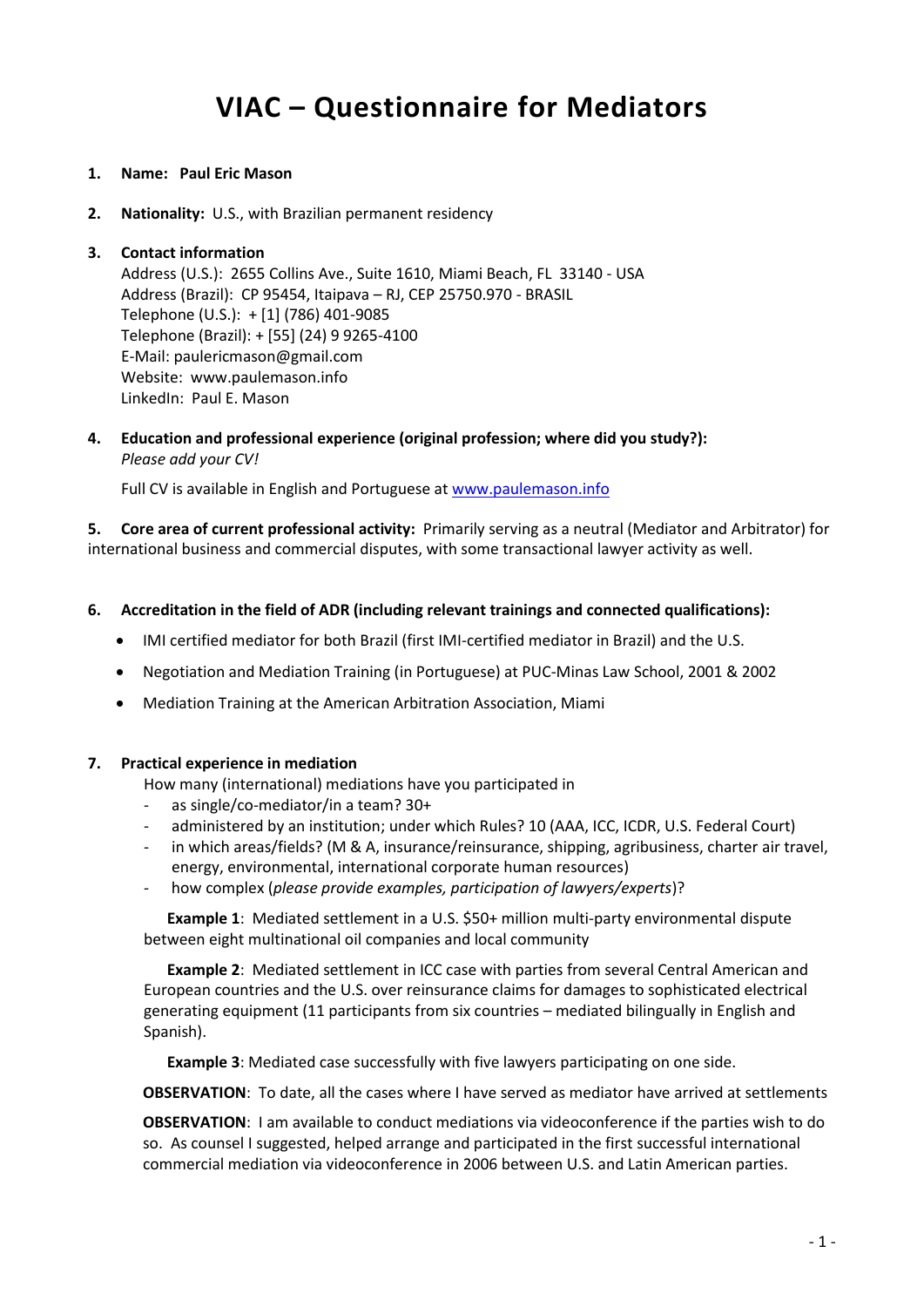How often have you acted in a different function (e.g. consultant, expert)? I have participated as counsel in one high-level international mediation. I have not acted as expert, but have hired experts in some cases I mediated when useful to do so.

What other ADR-experience do you have?

As arbitrator of international business and commercial disputes. This experience is most helpful, especially when mediating disputes under contracts with med-arb clauses.

#### **8. Languages (including levels)**

#### Mother tongue: English

Working languages (i.e. languages in which you have both a spoken and written command so that you may conduct mediation proceedings in this language): Portuguese, Spanish, also proficiency in Russian has been helpful in mediation with Russian parties.

#### 9. **Style of mediation**

*Where do you see yourself? Please tick box as appropriate or indicate your preferred style.*



*©* Alexander, Nadja (2011) "The Mediation Meta-Model - the realities of mediation practice," *ADR Bulletin*: Vol. 12: No. 6, Article 5. Available at[: http://epublications.bond.edu.au/adr/vol12/iss6/5;](http://epublications.bond.edu.au/adr/vol12/iss6/5) *see also here for a detailed description of the 6 mediation styles.*

My preferred style is to be flexible, depending on what is required for each case.

# **9. Please describe aspects of your personality which could be interesting to clients you are going to mediate; what would former clients emphasize in your work?**

Flexibility, good listener, do not give up easily, practical business approach combined with good intercultural skills from years of experience as in-house multinational corporate lawyer in Latin America, Russia, Europe, Asia, U.S. and Canada.

# **10. Publications and other activities in ADR related matters (e.g. training sessions, seminars, conferences, articles and others):**

- Expert Assessor for II IBA VIAC International Commercial Mediation Competition/Vienna, July 2016 (nominated to judge semi-final round)
- Panelist, UNCITRAL Session preceding the Competition
- For mediation related presentations and publications, please see the website [www.paulemason.info](http://www.paulemason.info/)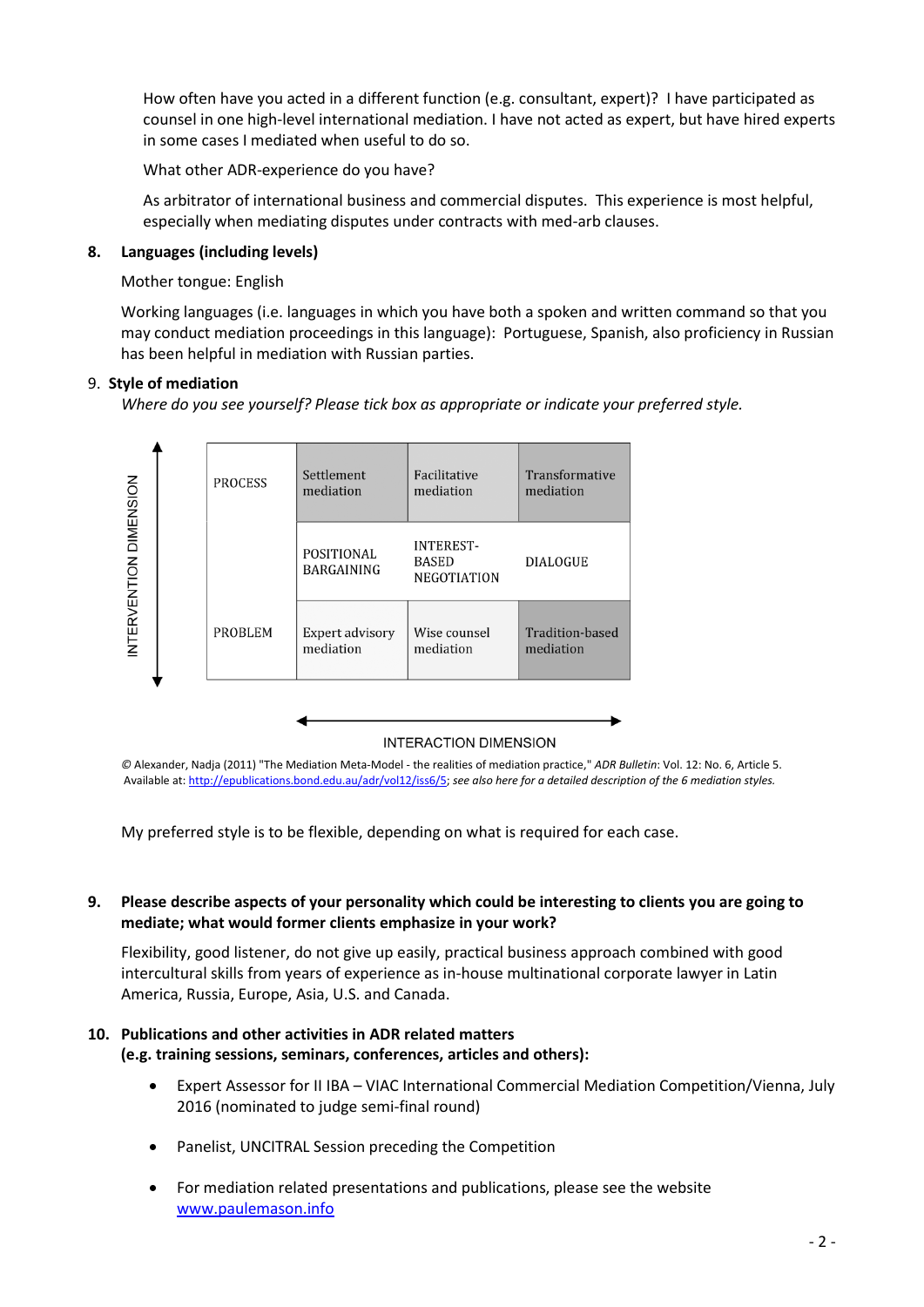Taught ADR/Mediation at the Moscow Finance and Law Academy (MFUA), Russia's largest private university with 12 campuses around the country, and at PUC – Minas Law School in Brazil.

# **11. Memberships in mediation institutions / functions in mediation institutions/organizations:**

- Member, IMI International Standards Commission evaluating QAP and Inter-cultural QAP applications worldwide, from countries such as Russia, Israel, Italy, USA, etc.
- Founder and Co-Coordinator, IMI Brasil (over 40 members)
- Mediator at the AAA & ICDR/New York, ARBITAC/Curitiba Brazil, Beijing Arbitration Commission, CAMARB/Belo Horizonte - Brazil, CAMFIEP/Curitiba - Brazil, CBMA/Rio de Janeiro – Brazil, CCBC/São Paulo - Brazil, EUROCÂMARAS (Association of European – Brazilian Chambers of Commerce)/São Paulo – Brazil, FIMC/Florence - Italy, ICC/Paris, SIMC/Singapore
- Member, Mediation Commission (Policy setting body) at the CCBC/São Paulo

# **12. Special expertise or specializations (***please list a maximum of three***) in your ADR-practice:**

- Information technology (including medical technology) & telecommunications
- Insurance/reinsurance
- Geographic specialty areas: Latin America, Russia/CIS countries

# **13. Soft Skills (e.g. intercultural competences):** Please see answer to question 9 above.

Have specialized in mediating international, intercultural business disputes for ICC, ICDR etc. Serve on Subgroup of IMI International Standards Commission evaluating applications for certification of Intercultural QAPs

# **14. How do you ensure your professional quality (e.g. coaching, practice supervision, etc?**

Practice as often as possible, soliciting peer feedback, coaching students for mediation competitions and acting as expert assessor in these. For example, right now my wife and I are coaching a team from the Milton Campos Law School to help them prepare for the upcoming CAMARB National Mediation Competition (in Portuguese) to be held in October.